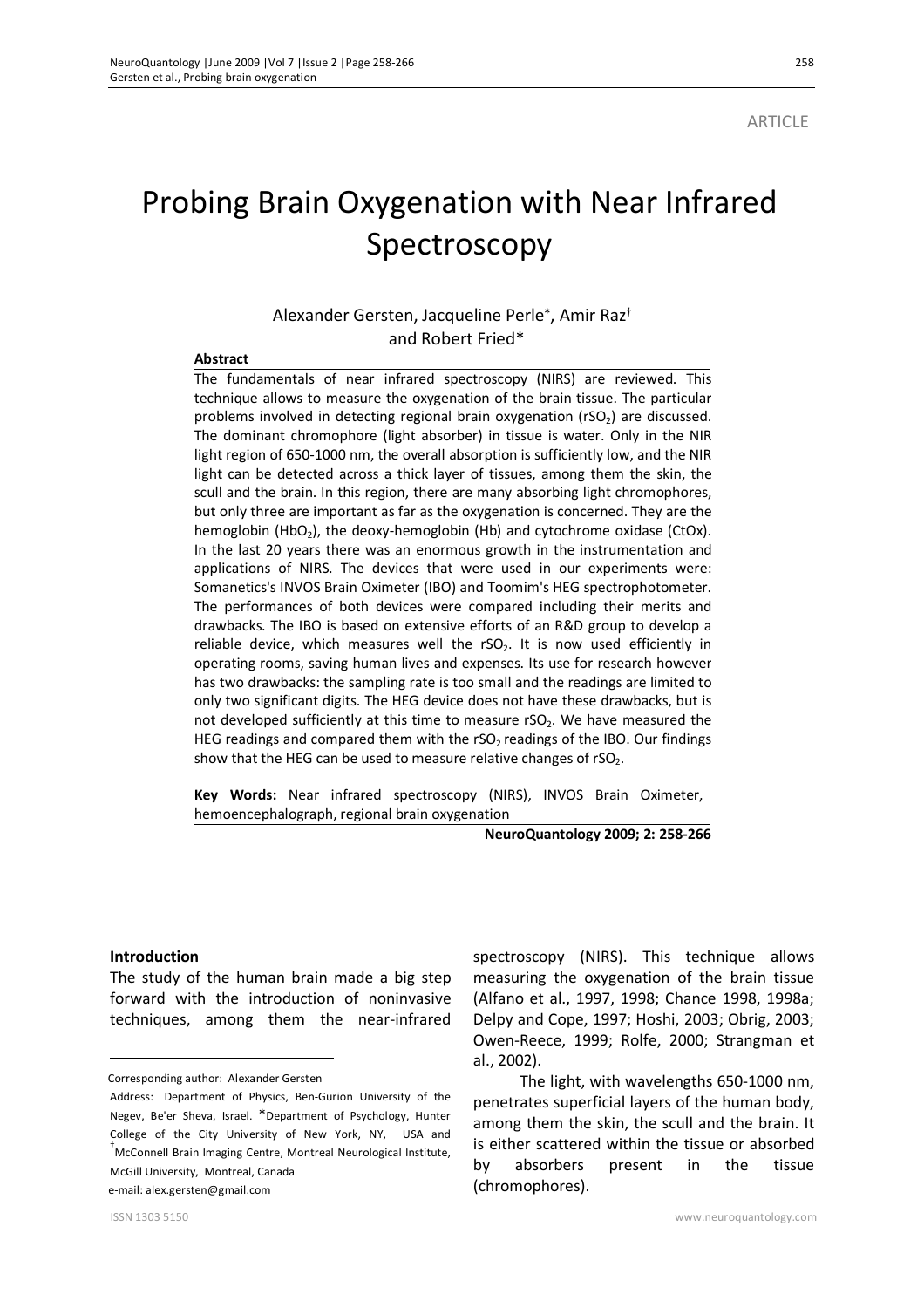The visible light has wavelengths 400-700 nm, some individuals can see up to 760 nm. Formally, the red light extends within the wavelengths of 630-760 nm, and the near infrared light within 760-1400 nm. However, these terms are not precise, and are used differently in various studies. Here we will refer to the near infrared light as having the spectrum of 650-1000 nm, i.e. the light that penetrates superficial layers of the human body.

 The dominant chromophore in tissue is water. It absorbs strongly below 300 nm and above 1000 nm. The visible part of the light spectrum, between 400 and 650 nm, is almost non-transparent due to strong absorption of hemoglobin and melanin. Only in the NIR light region of 650-1000 nm, the overall absorption is sufficiently low, and the NIR light can be detected across a thick layer of tissue.

In the following pages, we will be concerned with utilizing the NIR light to determine the oxygenation of the brain tissue. In the rather transparent NIR region, there are many absorbing light chromophores, but only three are important as far as the oxygenation is concerned. They are the hemoglobin  $(HbO<sub>2</sub>)$ , the deoxyhemoglobin (Hb) and cytochrome oxidase (CtOx). Hb and  $HbO<sub>2</sub>$  (which carries the oxygen) are found inside the red blood cells. CtOx is the enzyme that ends the cellular respiratory chain, and is located in the mitochondrial membrane. Quantitatively important is the difference between the absorption spectra of the oxidised and reduced forms of CtOx. The concentration of cytochrome oxidase in living tissue is usually at least an order of magnitude below that of hemoglobin (Sato et al., 1976); therefore, its contribution is often neglected.

In the last 20 years, there was an enormous growth in the instrumentation and applications of NIRS. A separate section will be devoted to the instrumentation. We will compare two NIRS devices: the INVOS Brain Oximeter (IBO) of Somanetics and the HEG device of H. Toomim.

## **Theoretical considerations**

The Beer-Lambert Law describes the absorption of light intensity in a non-scattering medium. This law states that for an absorbing compound dissolved in a non-absorbing medium, the

attenuation *A* of an incident light is proportional to the concentration *c* of the compound in the solution and the optical pathlength *d*:

$$
A = \log_{10}[I_0/I] = a \cdot c \cdot d \tag{1}
$$

Above, the attenuation *A* is measured in optical densities (OD).  $I_0$  is the light intensity incident on the medium. I is the light intensity transmitted through the medium. The specific extinction coefficient a of the absorbing compound is measured in 1/micromolar per cm (or in 1/milimolar per cm equal to 1000*∙*(1/micromolar) per cm). The concentration of the absorbing compound in the solution c is measured in micromolar (or milimolar), and *d* is the distance in cm in the medium that the light covers. The product *a∙c* is the absorption coefficient of the medium.

In a medium containing different absorbing compounds (except at very high concentrations), the extinction coefficient is the sum of the contributions:

 $A = log_{10}(I_0/I) =$ 

$$
[a_1 \cdot c_1 + a_2 \cdot c_2 \dots + a_n \cdot c_n]d. \tag{2}
$$

For a highly scattering medium, the Beer-Lambert law, should include an additive term, *G* that describes the scattering attenuation. It should include also a multiplying factor to account for the increased optical pathlength due to scattering. The effective optical distance, called "differential pathlength" (DP), and the multiplier, called "differential pathlength factor" (DPF) are related according to:

$$
DP = DPF \cdot d. \tag{3}
$$

The modified Beer-Lambert law becomes:  $A = log_{10}(I_0/I) =$ 

$$
[a_1 \cdot c_1 + a_2 \cdot c_2 + \dots + a_n \cdot c_n] \cdot d \cdot \text{DPF} + G. \tag{4}
$$

In Fig. 1 the specific extinction coefficients of hemoglobin (HbO<sub>2</sub>), the deoxyhemoglobin (Hb) and cytochrome oxidase (CtOx) are displayed. As was mentioned before, the concentration of cytochrome oxidase in living tissue is usually at least an order of magnitude below that of hemoglobin (Sato et al., 1976); therefore, its contribution is relatively very small. Typical value for hemoglobin concentration in brain tissue is 84 micromolars.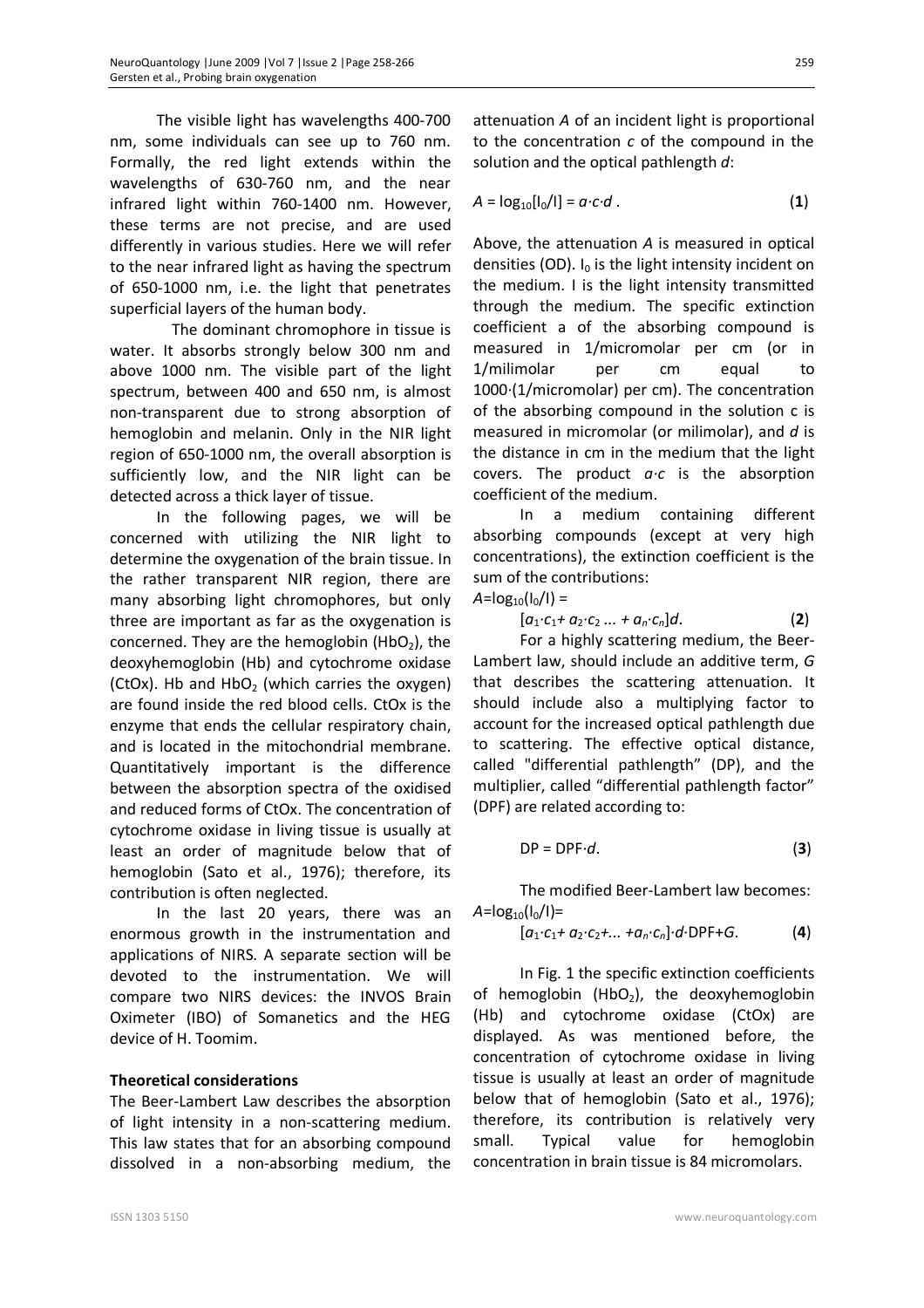

Figure 1. The absorption spectra of HbO<sub>2</sub>, Hb, and the difference absorption spectrum between the oxidised and reduced forms of CtOx. The data were taken from (Cope, 1991).

It appears that DPF depends on the human age. Duncan et al. (Duncan et al., 1996) measured cranial DPF in 283 subjects whose age ranged from 1 day to 50 years. The results suggest an age dependence of DPF:

DPF <sup>780</sup>= 5.13+(0.07*Y*) 0.81 , (**5**) where DPF<sup>780</sup> is the PDF at 780 nm and *Y* is the age of the subject in years.

#### **Oxygen utilization**

The amount of oxygen in the arterial blood depends upon the inspired oxygen and the pulmonary gas exchange. It depends on the arterial blood gas partial pressures of oxygen (PaO<sub>2</sub>) and carbon dioxide (PaCO<sub>2</sub>). The units of partial pressures may cause some confusion. Three types of units are in use. One unit is kiloPascal (kPa) equivalent to 7.5006 mmHg (or Torr). It can be measured also in %, when 100% corresponds to atmospheric pressure of 760 mmHg (Torr), i.e 1% corresponds to 7.6 Torr (mmHg). The arterial hemoglobin saturation (SaO2 ) is measured in %. The normal value is about 95%. A typical oxygen carrying capacity of the blood is 19.4 ml of  $O<sub>2</sub>$  per dl of blood with 19.1 ml  $O<sub>2</sub>/dl$  carried by hemoglobin and only 0.3 ml O2/dl dissolved in plasma (Code, 1991). It should be noted that the oxygen delivery to the

tissues is by diffusion and the hemoglobin acts as a buffer to maintain plasma's oxygen, which is extracted by the tissue.

A typical averaged value for adult cerebral blood flow (CBF) is 47.7 ml/100 ml/min (Frackowiak et al., 1980) corresponding to total oxygen delivery 9.25 mlO2/100ml/min. (Code, 1991). Typical oxygen consumption of the adult brain is 4.2 mlO2/100ml/min (Frackowiak et al., 1980). CBF, cerebral blood volume (CBV) and cerebral oxygen extraction (COE) are significantly greater in grey matter compared to white matter in normal human adults (Lammertsma et al., 1983; code, 1991). The CBF and the cerebral blood volume (CBV) of grey matter in normal human adults is approximately 2.5 times that of white matter, while the cerebral oxygen extractions (COE) are 0.37 and 0.41 for grey and white matter respectively (Lammertsma et al., 1983; code, 1991). Only part of the arterial oxygen which arrives in the brain is absorbed and utilized. The fraction which is utilized, known as the oxygen extraction fraction (OEF), is defined as

 $DEF = ( SaO<sub>2</sub> - SvO<sub>2</sub>)/SaO<sub>2</sub>$ , (6) where SaO<sub>2</sub> and SvO<sub>2</sub> are the arterial and venous oxygen saturations respectively.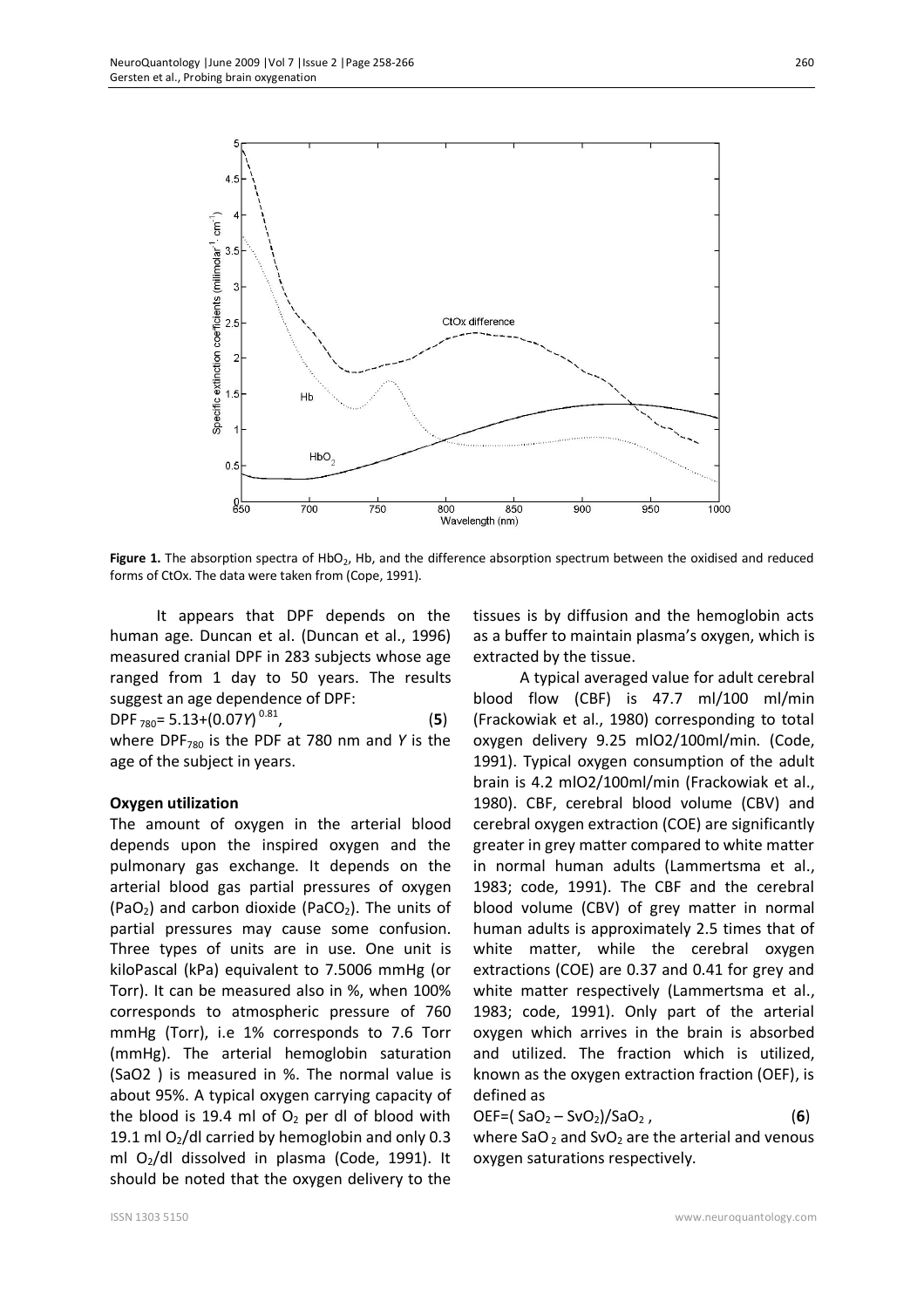According to Derdeyn et al (Derdeyn et al, 2002) the EOF, measured in their normal control subjects, was  $0.41\pm0.03$ . Assuming SaO<sub>2</sub> equal to 0.95 the SvO<sub>2</sub> will be, using Eq. (6), equal to 0.56±0.03. In the brain tissue, the absorption of the oxygenated and deoxygenated hemoglobin is mostly venous. Assuming a 75% venous contribution, the brain tissue regional oxygen saturation ( $rSO<sub>2</sub>$ ) in the frontal region will be about 66±3%, a mean value which is observed in experiments. With a decrease of CBF there is a bigger demand for oxygen and EOF will increase (Kissack et al, 2005). Accordingly, with an increase of CBF the OEF will decrease.

#### **NIRS Instrumentation**

Several types of NIRS equipment, based on different methods, are commercially available. They measure the concentrations of Hb,  $HbO<sub>2</sub>$  and the total hemoglobin tHb. If the redox state of CytOx is also taken into account, then measurements with 3 wavelengths has to be done. Instruments with 2 wavelengths do not evaluate the CytOx contribution.

Three types of instruments are in use according to the used method: continuous intensity, time resolved and intensity modulated. For details, see (Delpy and Cope, 1997).

Most of the commercial instruments utilize continuous wave (CW) light. In combination with the modified Lambert-Beer law it allows to measure changes in Hb and  $HbO<sub>2</sub>$ . In a biological tissue, quantification of the NIRS signal is difficult. Different methods have been proposed to improve the resolution. One of them is the spatially resolved spectroscopy (SRS), which uses CW light and a multi-distance approach. With this method the rSO<sub>2</sub> (the absolute ratio of HbO<sub>2</sub> to the total Hb content-tHb), can be evaluated (Suzuki et al., 1999).

A further distinction among the instruments can be made. The simplest are the photometers, which use single-distance and CW, light, usually with one sensor (channel).

The oximeters are more sophisticated. They use multi-distance (SRS) techniques with CW and usually two sensors (channels). For details, see (Ferrari et al., 2004; Delpy and Cope, 1997; Rolfe, 2000). Recently several groups have begun to use multi-channel CW imaging systems generating images of a larger area of the subject's head with high temporal resolution up to 10 Hz

(Ferrari et al., 2004; Miura et al., 2001; Obrig and Villringer, 2003; Quaresima el al., 2001a. 2002a).

In the following we will compare two instruments: the INVOS Cerebral Oximeter of Somanetics (Thavasothy et al., 2002), and the hemoencephalograph (HEG) (Toomim and Marsh, 1999; Toomim et al., 2004).

### **The INVOS Oximeter**

The Somanetics INVOS Cerebral Oximeter (ICO) system measures regional hemoglobin oxygen saturation ( $rSO<sub>2</sub>$ ) of the brain in the area underlying the sensor and uses two wavelengths, 730 and 810 nm. The sensor, (SomaSensor), is applied to the forehead with an integrated medical-grade adhesive. Two sensors can be placed in the forehead near Fp1 and Fp2. The spatially resolved spectroscopy (SRS) method is applied by using in the sensor two source-detector distances: a "near" (shallow), 3 cm from the source and a "far" (deep), 4 cm from the source. Both sample almost equally the shallow layers in the tissue volumes directly under the light sources and detectors in the sensor, but the distant "far" penetrates deeper into the brain. Using the SRS method, subtraction of the near signal from the far should leave a signal originating predominantly in the brain cortex. Practically, the constant term G in the modified Beer-Lambert law Eq. (4) is removed. The measurement takes place in real time, providing an immediate indication of a change in the critical balance of oxygen delivery and oxygen consumption.

According to the producers: "Using the model at a 4 cm source-detector spacing and no signal subtraction, the overlying tissue and skull contribute, on average, about 45 percent of the signal while 55% is cerebral in origin. Subtracting the data from the 3 cm spacing (as the Oximeter does) reduces this extracerebral contribution to less than the control of the control of the control of the control of the control of the control of the control of the control of the control of the control of the control of the control of the control of the control of th 15 percent. While the potential exists to develop an instrument that will reduce the extracerebral contribution to zero, subject-dependent variations in anatomy and physiology will likely cause variations of ±10%. While the

extracerebral contribution is not zero, the noninvasive Somanetics INVOS Cerebral Oximeter provides a "predominately cerebral" measurement where over 85 percent of the signal, on average, is exclusively from the brain."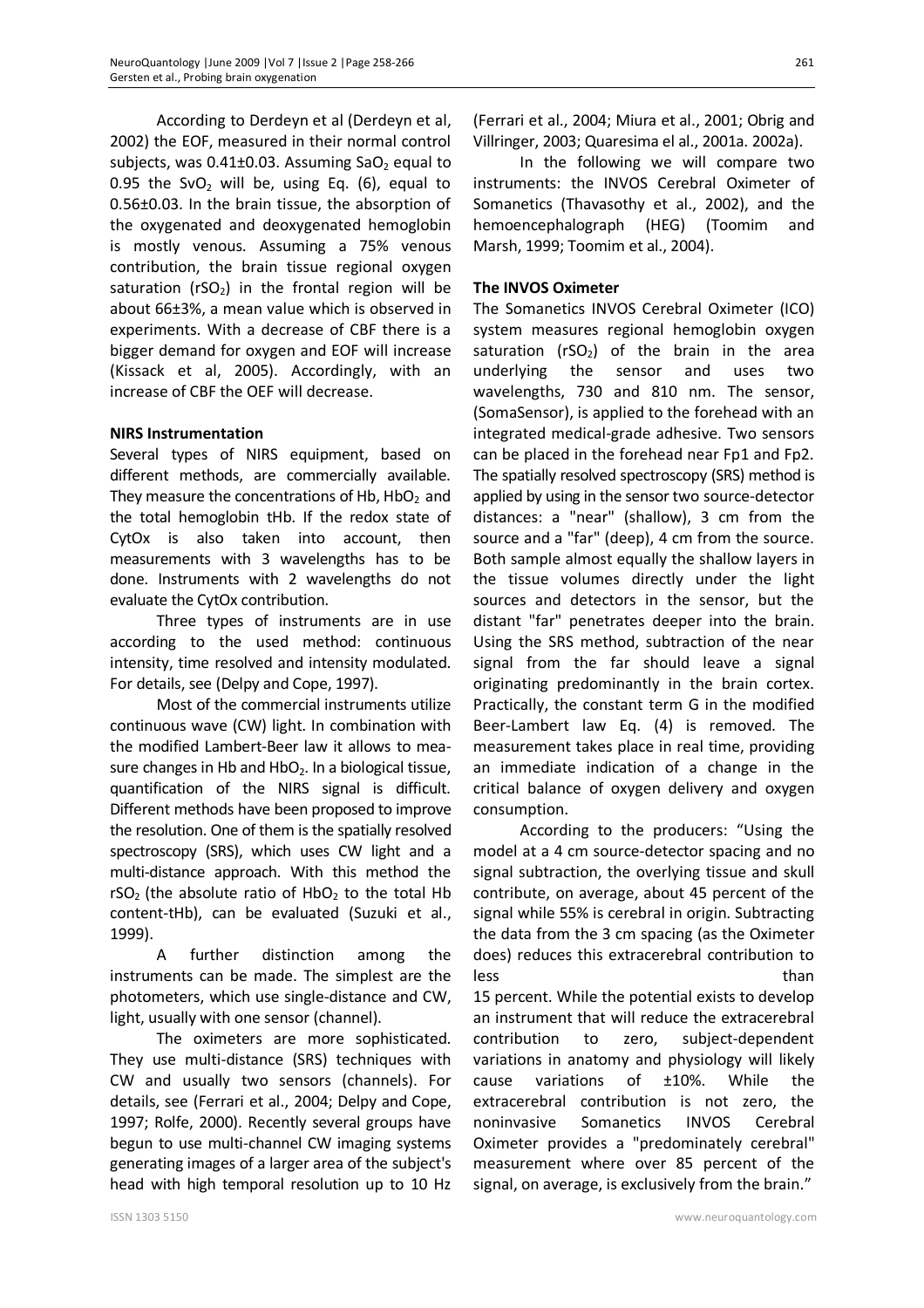The INVOS Cerebral Oximeter is an important tool in surgery rooms, saving lives and expenses. The producers explain: "Declining cerebral oximeter values occur frequently in cardiac surgery and reflect the changing hemodynamics profile of the balance between brain oxygen delivery and consumption. Since low rSO2 values correlate with adverse neurological and other outcomes, continuous assessment is a valuable patient management tool. Declining or low cerebral oximeter values are corrected with simple interventions."

## **The HEG**

The hemoencephalograph (HEG) is a singledistance CW spectrophotometer, which uses NIR light with two wavelengths, 660 and 850 nm. The light source consist of closely spaced emitting diodes (LED optodes). The source and an optode light receiver are mounted on a headband. The distance between the source and receiver is 3 cm.

The HEG measures the ratio of the intensity of the 660 nm light to the intensity of the 850 nm light.

Obviously, from a single datum one cannot solve the unknowns of Eq. (4). Therefore, the HEG is not intended to measure  $rSO<sub>2</sub>$ . Nevertheless, it is an important tool in the biofeedback research.

Hershel Toomim, the inventor of HEG has noticed that he can influence the outcome by looking at the results. Since then many people were able to increase the HEG readings via such a biofeedback. The HEG became an important tool for training local brain oxygenation.

The HEG is a very sensitive device. The distance between the source and receiver is the same as the distance of the shallow detector of the Somanetics INVOS Cerebral Oximeter. Therefore the INVOS Oximeter covers larger brain tissue and is more stable and less influenced by biofeedback.

What is the HEG measuring? According to the producers: "The HEG ratio is the basis of blood flow training. A normalized basis for HEG was established using measurements at Fp1 of 154 adult attendees at professional society

meetings. A normalized reference value of 100 (SD=20) was thus established and served to calibrate all further spectrophotometers." The calibration was achieved by multiplying the intensities ratio by 200. We have shown (Gersten et. al. 2006) that one can relate the readings of the HEG to  $rSO<sub>2</sub>$  and even calibrate it separately for each individual.

Using as the basis Eq. (4) we found that the ratio of the intensities should have the form  $(x\equiv rSO<sub>2</sub>)$ 

HEG readings=

200∙I660/I850=*a*∙exp(*b*∙x), (**7**)

where  $I_{660}$ ,  $I_{850}$  are the intensities in the receiver of the 660 and 850 nm lights respectively, *a* and *b* are constants which should be dependent on each individual.

We have done measurements with 19 subjects. During 5 minute intervals measurements were taken on the forehead at Fp1 with the Somanetics INVOS Cerebral Oximeter and consecutively with HEG. The results are displayed in Fig. 2. The parameters of the best fit are

> *a*=32.08±0.11 (HEG readings),  *b*=0.01581 ± 0.00151 (1/%).

Although the individual data in Fig. 2 are quite dispersed the error of *a* is relatively very small and can be neglected. It means that we have practically only one constant *b* to be determined individually. Eq.(7) can now be replaced by (using the notation  $x \equiv rSO_2$ ) y≡HEG readings=

200∙I660/I850=32.08∙exp(*b*∙x), (**8**) The value of  $rSO<sub>2</sub>$  in terms of the HEG readings (≡y) becomes

$$
rSO_2 = [log(y/32.08)]/b,
$$
 (9)

where the constant b can be calibrated for each individual using a device, which measures  $rSO<sub>2</sub>$ . Other important conclusion from Eq. (9) is that relative changes of  $rSO<sub>2</sub>$  are independent on the constant *b*. Therefore, the HEG can be used to measure relative changes of  $rSO<sub>2</sub>$ . Explicitly we can write (using the notation  $x \equiv rSO_2$ , y≡HEG readings)

$$
x_1/x_2 = \log(y_1/32.08)/\log(y_2/32.08),
$$
 (10)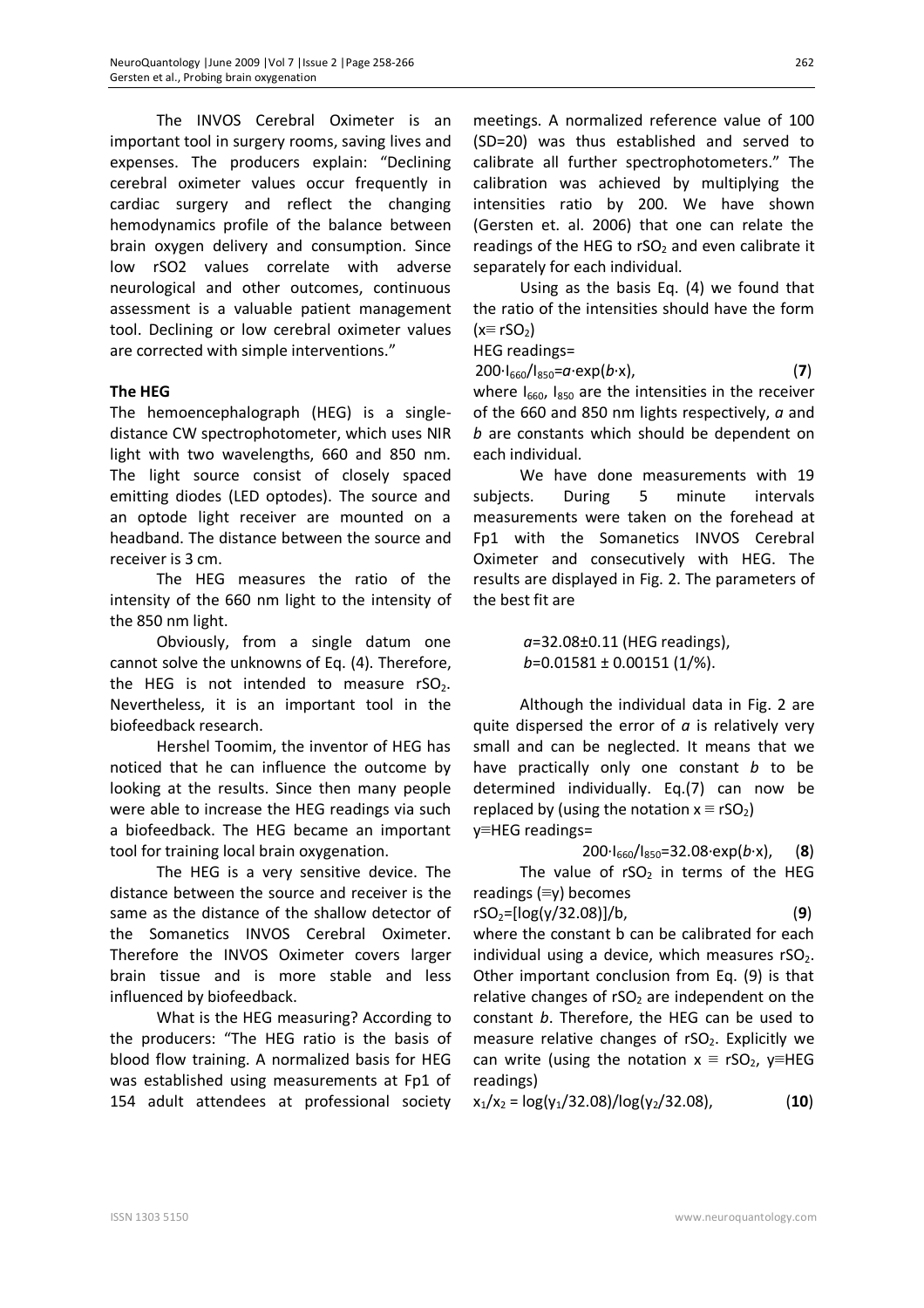



Figure 2. Best fit to the rSO<sub>2</sub> dependence of the HEG readings. The rSO<sub>2</sub> data were obtained with Somanetics INVOS Cerebral Oximeter.

#### **Other measurements and comparison of performance**

In this section, we will describe experiments done separately with the Somanetics INVOS Cerebral Oximeter and HEG (Gersten et al., 2006, 2006a, 2006b, 2007). In some experiments, we could not use the Somanetics INVOS Cerebral Oximeter because of its slow sampling (sampling rate 1/12 Hz). The sampling rate of the HEG was 1 Hz (with a potential to increase it up to 122 Hz).

We have conducted experiments in which we measured end tidal  $CO<sub>2</sub>$  (with a capnometer) and brain oxygenation during breathing exercises. The measurements were done with a capnometer of Better Physiology, Ltd. The capnometer measures the  $CO<sub>2</sub>$  concentration of the expired air. During the inspiration or breath holding the capnometer indications were zero. The capnometer enabled us to follow the breathing periodicity.

The periodicity of normal breath is approximately ¼ Hz. In order to effectively use the Somanetics INVOS Cerebral Oximeter we had to study breathing exercises with very small periodicity, much smaller than 1/12 Hz. We could achieve this only because all participants were yoga practitioners. They were doing periodic breathing exercises with frequency only 3 times smaller than the 1/12 Hz. The results led us to conclude that there are oxygenation periodic waveforms in the brain with the same frequency as the breathing periodicity (Gersten et al., 2006). An example is given in Fig. 3.

Experiments conducted with the HEG on untrained students (Gersten et al., 2006b) revealed the oxygenation periodic waveforms with much better clarity. They did perform milder exercises with frequency about 1/12 Hz, much smaller than the sampling rate 1 Hz of the HEG. An example is given in Fig. 4.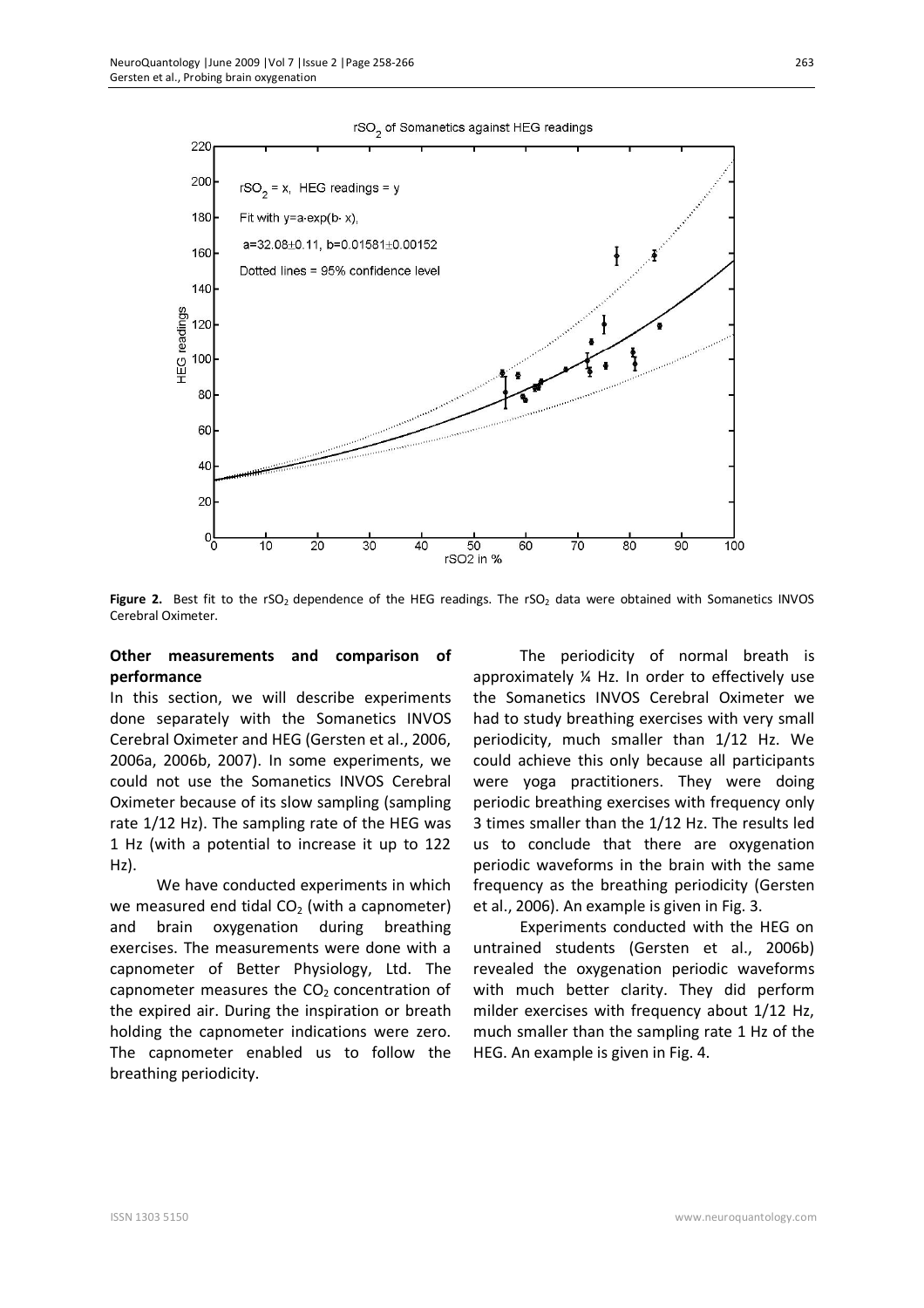

Figure 3. On the left hand side are given from the bottom to top: the readings of the capnometer in mm Hg, rSO<sub>2</sub> from the right sensor (subtracted with 8%), rSO<sub>2</sub> from the left sensor, the difference of BVI from the right sensor, and the difference of BVI from the left sensor (increased by 10). On the right hand side the corresponding spectral analyses of the waveforms are given.



**Figure 4.** The oxygenation waveform (the upper curve) obtained with the HEG. The lower curve is the CO<sub>2</sub> from the capnometer .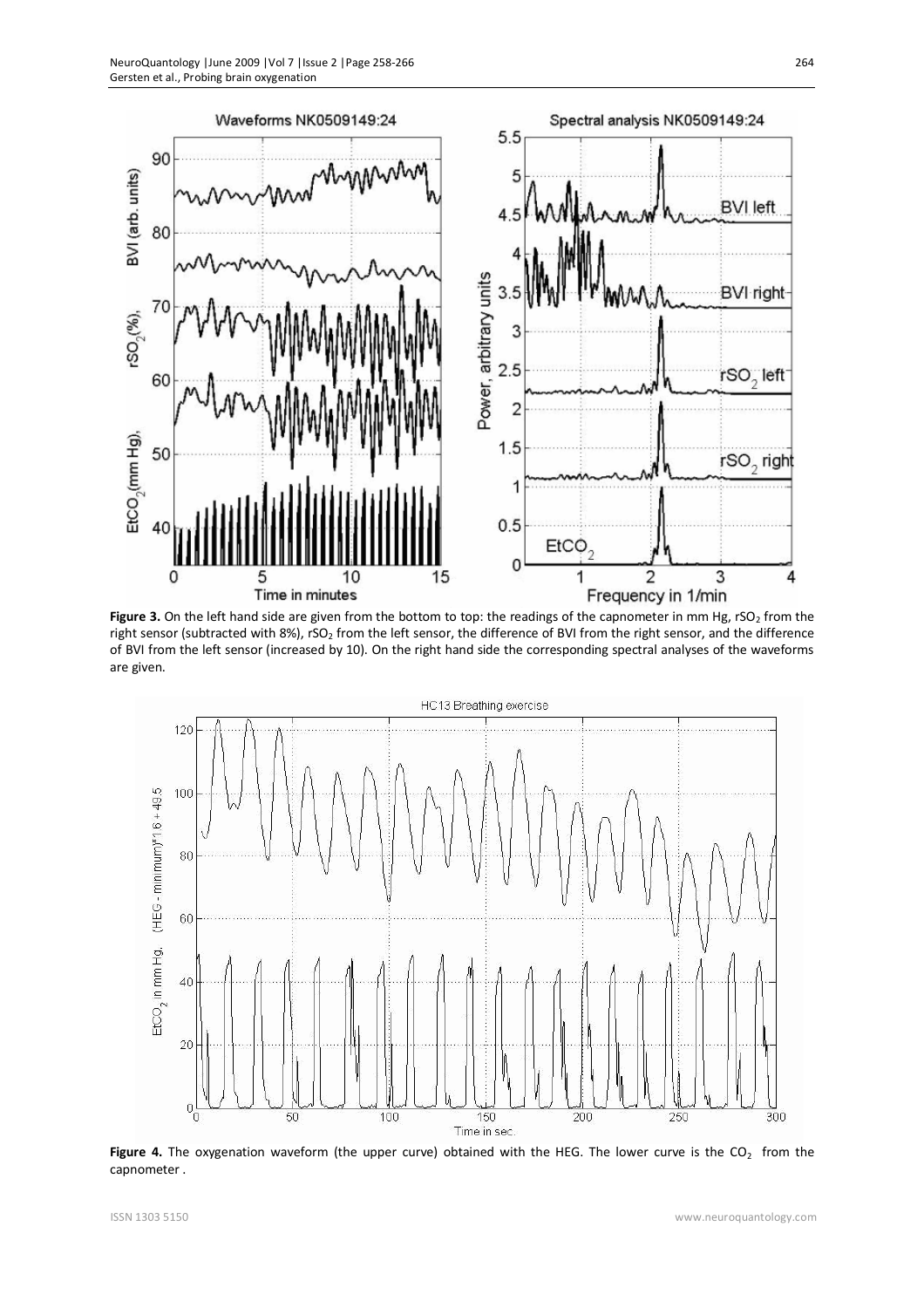## **Conclusions**

The near infrared spectroscopy (NIRS) is a powerful non-invasive method that probes brain and muscle oxygenation. The subject is of great interest to researchers and the medical profession, resulting in many clinical, neuroscience and physiology of exercise studies and publications.

NIRS is a noninvasive and easy to handle method, and will provide a new direction for functional mapping. It will compete with other neuroimaging techniques, like MRI, and PET (Hoshi, 2003; Obrig and Villringer, 2003).

Two NIRS devices were used in our experiments: Somanetics's INVOS Brain Oximeter (IBO) and Toomim's HEG spectrophotometer.

 The IBO is based on extensive research to develop a reliable device, which measures the  $rSO<sub>2</sub>$  well. It is used efficiently in operating rooms, saving human lives and expenses. It was also useful in many medical studies. For research it has two drawbacks: (1) its sampling rate is too small and (2) the readings, limited to two significant digits, do not allow the study of small changes.

The HEG device, which is seemingly not comparable to IBO in technology as well as in price (one order of magnitude lower) does not have the IBO's drawbacks. The HEG was not sufficiently developed to measure  $rSO<sub>2</sub>$ . We have calibrated the HEG readings with the  $rSO<sub>2</sub>$  IBO's readings and found that the HEG could be used to measure relative  $rSO<sub>2</sub>$  changes. That enabled us to use the HEG effectively in research studies.

The IBO penetrates 3 cm into the brain while the HEG's is about 1.5 cm. IBO's results are more stable because it is involved with a larger brain volume. The HEG is more sensitive in the range of normal and above normal brain oxygenation; therefore it is more useful for biofeedback research.

Our measurements were done on the forehead. There is a need to continue this research into other regions of the brain.

The two devices complemented each other and allowed us to gain new insight into the brain function (for example, the effect of  $increasing$  PaCO<sub>2</sub> and the formation of oxygenation waveforms). Our expectations are that expansion of this work will lead to new understandings of brain functions.